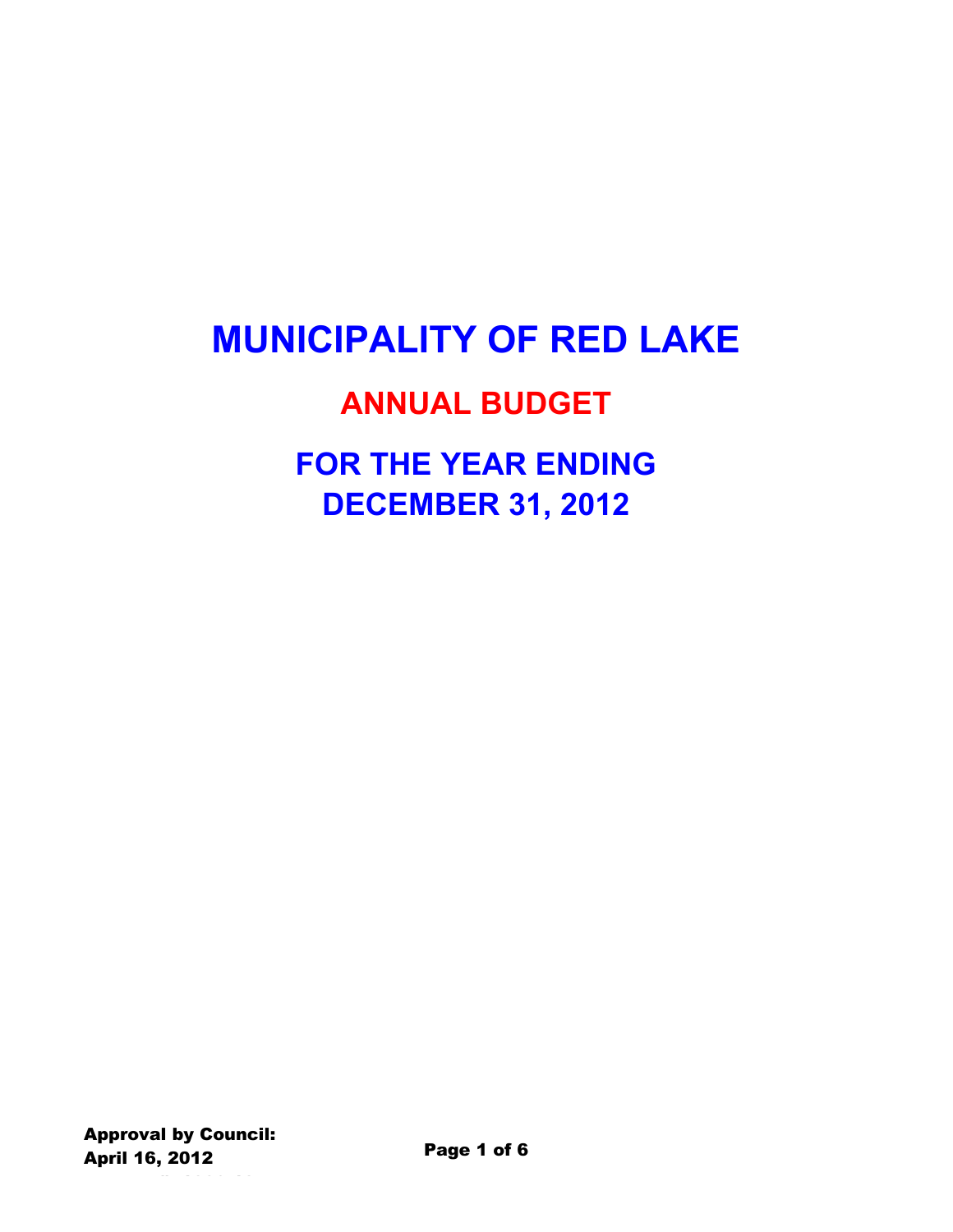#### **MUNICIPALITY OF RED LAKE ANNUAL BUDGET FOR THE YEAR ENDING DECEMBER 31, 2012**

| <b>REVENUE</b>                     | 2012         | 2011         |
|------------------------------------|--------------|--------------|
| <b>OPERATING</b>                   | \$15,104,075 | \$14,415,743 |
| <b>CAPITAL</b>                     | 768,273      | 3,437,395    |
| <b>TERM DEBT PROCEEDS</b>          | 2,489,398    | 6,575,392    |
| <b>RESERVE AND FUNDS TRANSFERS</b> | 237,316      | 108,201      |
| (From Sheet 2)                     |              |              |
| <b>TOTAL REVENUE</b>               | 18,599,062   | 24,536,731   |
| <b>EXPENDITURES</b>                |              |              |
| <b>CAPITAL</b>                     | 2,339,665    | 8,914,290    |
| (From Sheet 3)                     |              |              |
| <b>OPERATING</b>                   | 16,258,407   | 15,622,441   |
| (From Sheet 4)                     |              |              |
| <b>TOTAL EXPENDITURES</b>          | 18,598,072   | 24,536,731   |
| <b>PROJECTED SURPLUS (DEFICIT)</b> | \$990        | \$-          |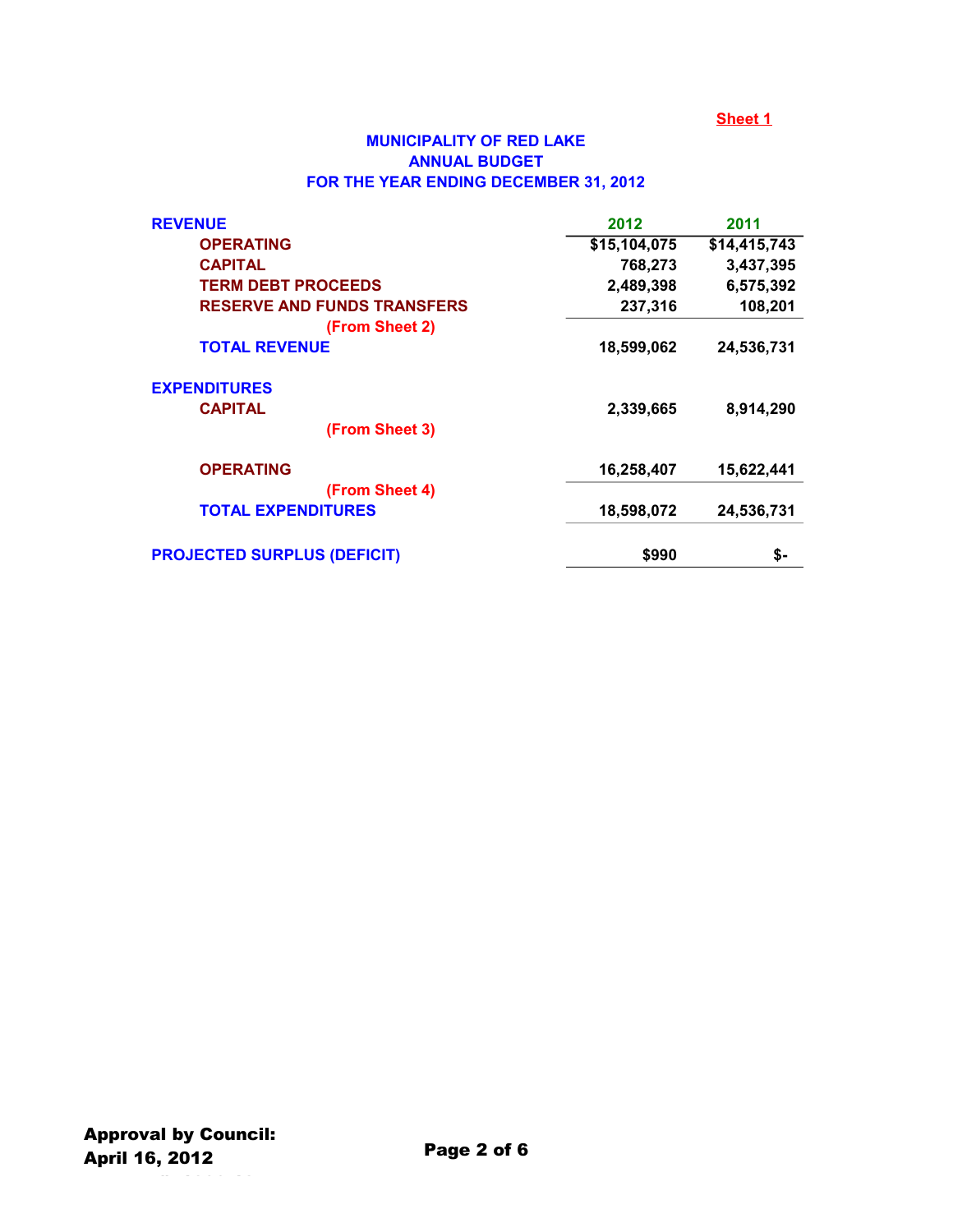#### **MUNICIPALITY OF RED LAKE REVENUE BUDGET FOR THE YEAR ENDING DECEMBER 31, 2012**

| <b>TAXATION</b><br>\$<br><b>Taxation</b><br>6,514,269<br>\$<br><b>Taxation Adjustments</b><br>(50,000)<br><b>Grants In Lieu of Taxation</b><br>207,092<br>6,671,361<br><b>OPERATING GRANTS</b><br><b>Ontario Conditional Grants</b><br>2,429,238<br><b>KDSBFunding</b><br>715,652<br><b>Canada Conditional Grants</b><br>0<br>3,144,890<br><b>CAPITAL GRANTS</b><br><b>Ontario Conditional Grants</b><br>169,585<br><b>Canada Conditional Grants</b><br>573,688<br><b>Federal Gas Tax Funding</b><br>25,000<br>768,273<br><b>OTHER OPERATING REVENUE</b><br><b>User Fees and Charges</b><br>4,463,844<br><b>Licenses and Permits</b><br>92,780<br>131,200<br><b>Recreation</b><br><b>Donations</b><br>0<br>169,000<br><b>Service Charges and Penalties</b><br><b>Investment</b><br>6,000<br><b>Municipal Asset Sales</b><br>425,000<br>5,287,824<br><b>TOTAL OPERATING REVENUE</b><br>15,872,348<br><b>PROCEEDS FROM LONG TERM DEBT</b><br>2,489,398<br><b>RESERVE AND FUND TRANSFERS</b><br><b>Capital Reserve</b><br>227,316<br>10,000<br><b>Operating Reserve</b><br><b>Trust Fund</b><br>0 | 2012<br>2011 | <b>REVENUE</b> |
|------------------------------------------------------------------------------------------------------------------------------------------------------------------------------------------------------------------------------------------------------------------------------------------------------------------------------------------------------------------------------------------------------------------------------------------------------------------------------------------------------------------------------------------------------------------------------------------------------------------------------------------------------------------------------------------------------------------------------------------------------------------------------------------------------------------------------------------------------------------------------------------------------------------------------------------------------------------------------------------------------------------------------------------------------------------------------------------------|--------------|----------------|
|                                                                                                                                                                                                                                                                                                                                                                                                                                                                                                                                                                                                                                                                                                                                                                                                                                                                                                                                                                                                                                                                                                |              |                |
|                                                                                                                                                                                                                                                                                                                                                                                                                                                                                                                                                                                                                                                                                                                                                                                                                                                                                                                                                                                                                                                                                                | 6,438,202    |                |
|                                                                                                                                                                                                                                                                                                                                                                                                                                                                                                                                                                                                                                                                                                                                                                                                                                                                                                                                                                                                                                                                                                | (50,000)     |                |
|                                                                                                                                                                                                                                                                                                                                                                                                                                                                                                                                                                                                                                                                                                                                                                                                                                                                                                                                                                                                                                                                                                | 157,279      |                |
|                                                                                                                                                                                                                                                                                                                                                                                                                                                                                                                                                                                                                                                                                                                                                                                                                                                                                                                                                                                                                                                                                                | 6,545,481    |                |
|                                                                                                                                                                                                                                                                                                                                                                                                                                                                                                                                                                                                                                                                                                                                                                                                                                                                                                                                                                                                                                                                                                |              |                |
|                                                                                                                                                                                                                                                                                                                                                                                                                                                                                                                                                                                                                                                                                                                                                                                                                                                                                                                                                                                                                                                                                                | 2,058,654    |                |
|                                                                                                                                                                                                                                                                                                                                                                                                                                                                                                                                                                                                                                                                                                                                                                                                                                                                                                                                                                                                                                                                                                | 655,145      |                |
|                                                                                                                                                                                                                                                                                                                                                                                                                                                                                                                                                                                                                                                                                                                                                                                                                                                                                                                                                                                                                                                                                                | 800          |                |
|                                                                                                                                                                                                                                                                                                                                                                                                                                                                                                                                                                                                                                                                                                                                                                                                                                                                                                                                                                                                                                                                                                | 2,714,599    |                |
|                                                                                                                                                                                                                                                                                                                                                                                                                                                                                                                                                                                                                                                                                                                                                                                                                                                                                                                                                                                                                                                                                                |              |                |
|                                                                                                                                                                                                                                                                                                                                                                                                                                                                                                                                                                                                                                                                                                                                                                                                                                                                                                                                                                                                                                                                                                | 1,922,882    |                |
|                                                                                                                                                                                                                                                                                                                                                                                                                                                                                                                                                                                                                                                                                                                                                                                                                                                                                                                                                                                                                                                                                                | 1,480,513    |                |
|                                                                                                                                                                                                                                                                                                                                                                                                                                                                                                                                                                                                                                                                                                                                                                                                                                                                                                                                                                                                                                                                                                | 34,000       |                |
|                                                                                                                                                                                                                                                                                                                                                                                                                                                                                                                                                                                                                                                                                                                                                                                                                                                                                                                                                                                                                                                                                                | 3,437,395    |                |
|                                                                                                                                                                                                                                                                                                                                                                                                                                                                                                                                                                                                                                                                                                                                                                                                                                                                                                                                                                                                                                                                                                |              |                |
|                                                                                                                                                                                                                                                                                                                                                                                                                                                                                                                                                                                                                                                                                                                                                                                                                                                                                                                                                                                                                                                                                                | 4,215,888    |                |
|                                                                                                                                                                                                                                                                                                                                                                                                                                                                                                                                                                                                                                                                                                                                                                                                                                                                                                                                                                                                                                                                                                | 89,650       |                |
|                                                                                                                                                                                                                                                                                                                                                                                                                                                                                                                                                                                                                                                                                                                                                                                                                                                                                                                                                                                                                                                                                                | 151,125      |                |
|                                                                                                                                                                                                                                                                                                                                                                                                                                                                                                                                                                                                                                                                                                                                                                                                                                                                                                                                                                                                                                                                                                | 0            |                |
|                                                                                                                                                                                                                                                                                                                                                                                                                                                                                                                                                                                                                                                                                                                                                                                                                                                                                                                                                                                                                                                                                                | 194,000      |                |
|                                                                                                                                                                                                                                                                                                                                                                                                                                                                                                                                                                                                                                                                                                                                                                                                                                                                                                                                                                                                                                                                                                | 5,000        |                |
|                                                                                                                                                                                                                                                                                                                                                                                                                                                                                                                                                                                                                                                                                                                                                                                                                                                                                                                                                                                                                                                                                                | 500,000      |                |
|                                                                                                                                                                                                                                                                                                                                                                                                                                                                                                                                                                                                                                                                                                                                                                                                                                                                                                                                                                                                                                                                                                | 5,155,663    |                |
|                                                                                                                                                                                                                                                                                                                                                                                                                                                                                                                                                                                                                                                                                                                                                                                                                                                                                                                                                                                                                                                                                                | 17,853,138   |                |
|                                                                                                                                                                                                                                                                                                                                                                                                                                                                                                                                                                                                                                                                                                                                                                                                                                                                                                                                                                                                                                                                                                | 6,575,392    |                |
|                                                                                                                                                                                                                                                                                                                                                                                                                                                                                                                                                                                                                                                                                                                                                                                                                                                                                                                                                                                                                                                                                                |              |                |
|                                                                                                                                                                                                                                                                                                                                                                                                                                                                                                                                                                                                                                                                                                                                                                                                                                                                                                                                                                                                                                                                                                | 65,839       |                |
|                                                                                                                                                                                                                                                                                                                                                                                                                                                                                                                                                                                                                                                                                                                                                                                                                                                                                                                                                                                                                                                                                                | 42,362       |                |
|                                                                                                                                                                                                                                                                                                                                                                                                                                                                                                                                                                                                                                                                                                                                                                                                                                                                                                                                                                                                                                                                                                | 0            |                |
| 237,316                                                                                                                                                                                                                                                                                                                                                                                                                                                                                                                                                                                                                                                                                                                                                                                                                                                                                                                                                                                                                                                                                        | 108,201      |                |
| <b>TOTAL OPERATING FUNDS</b><br>\$18,599,062                                                                                                                                                                                                                                                                                                                                                                                                                                                                                                                                                                                                                                                                                                                                                                                                                                                                                                                                                                                                                                                   | \$24,536,731 |                |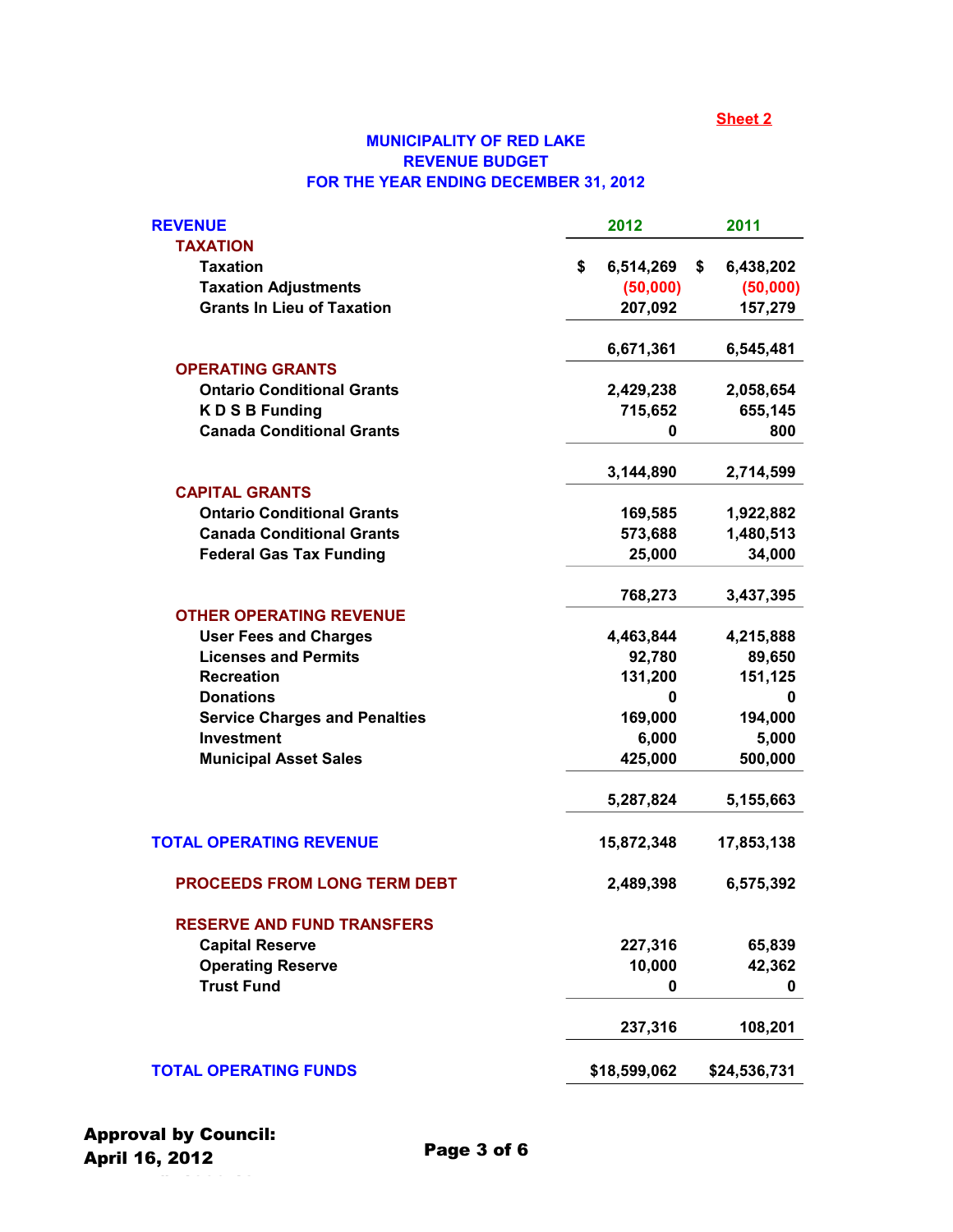#### **MUNICIPALITY OF RED LAKE CAPITAL FUND BUDGET FOR THE YEAR ENDING DECEMBER 31, 2012**

| <b>CAPITAL EXPENDITURES</b>           | 2012         |                                      | 2011        |
|---------------------------------------|--------------|--------------------------------------|-------------|
| <b>Administration</b>                 | \$<br>40,688 | $\overline{\boldsymbol{\mathsf{s}}}$ | 98,181      |
| <b>Fire Department</b>                | 340,390      |                                      | 80,000      |
| <b>Public Works</b>                   | 432,926      |                                      | 525,000     |
| <b>Airport</b>                        | 384,176      |                                      | 65,839      |
| <b>Clinic</b>                         | 0            |                                      | O           |
| <b>Cochenour Hall</b>                 | 0            |                                      | 0           |
| <b>By-Law</b>                         | 44,100       |                                      | 0           |
| <b>Building and Planning Division</b> | 1,800        |                                      | 27,256      |
| <b>Facilities</b>                     | 30,373       |                                      | 0           |
| <b>Municipal Building</b>             | 7,155        |                                      | 0           |
| <b>Water Treatment Plant</b>          | 304,000      |                                      | 366,000     |
| <b>Arena</b>                          | $\bf{0}$     |                                      | 0           |
| <b>Waste Disposal Site</b>            | 281,000      |                                      | 901,440     |
| <b>Docks</b>                          | 0            |                                      | 0           |
| <b>Heritage Center</b>                | 0            |                                      | 0           |
| Library                               | 32,550       |                                      | 0           |
| <b>Ferry</b>                          | 0            |                                      | 0           |
| <b>Beaches</b>                        | 3,800        |                                      | 0           |
| <b>Ballfields</b>                     | 0            |                                      | 0           |
| <b>Outdoor Rinks</b>                  | 0            |                                      | 0           |
| <b>Parks</b>                          | 37,800       |                                      | 13,000      |
| <b>Sanitary Sewer</b>                 | 79,500       |                                      | 330,000     |
| <b>Cemeteries</b>                     | 7,980        |                                      | 0           |
| <b>Recreation</b>                     | 3,550        |                                      | 0           |
| <b>Dog Pound</b>                      | 0            |                                      | 0           |
| <b>Child Care</b>                     | 13,500       |                                      | 0           |
| <b>Economic Development</b>           | 0            |                                      | 0           |
| <b>Property Development</b>           | 294,377      |                                      | 6,507,574   |
| <b>TOTAL CAPITAL EXPENDITURES</b>     | \$2,339,665  |                                      | \$8,914,290 |
| (To Sheet 1)                          |              |                                      |             |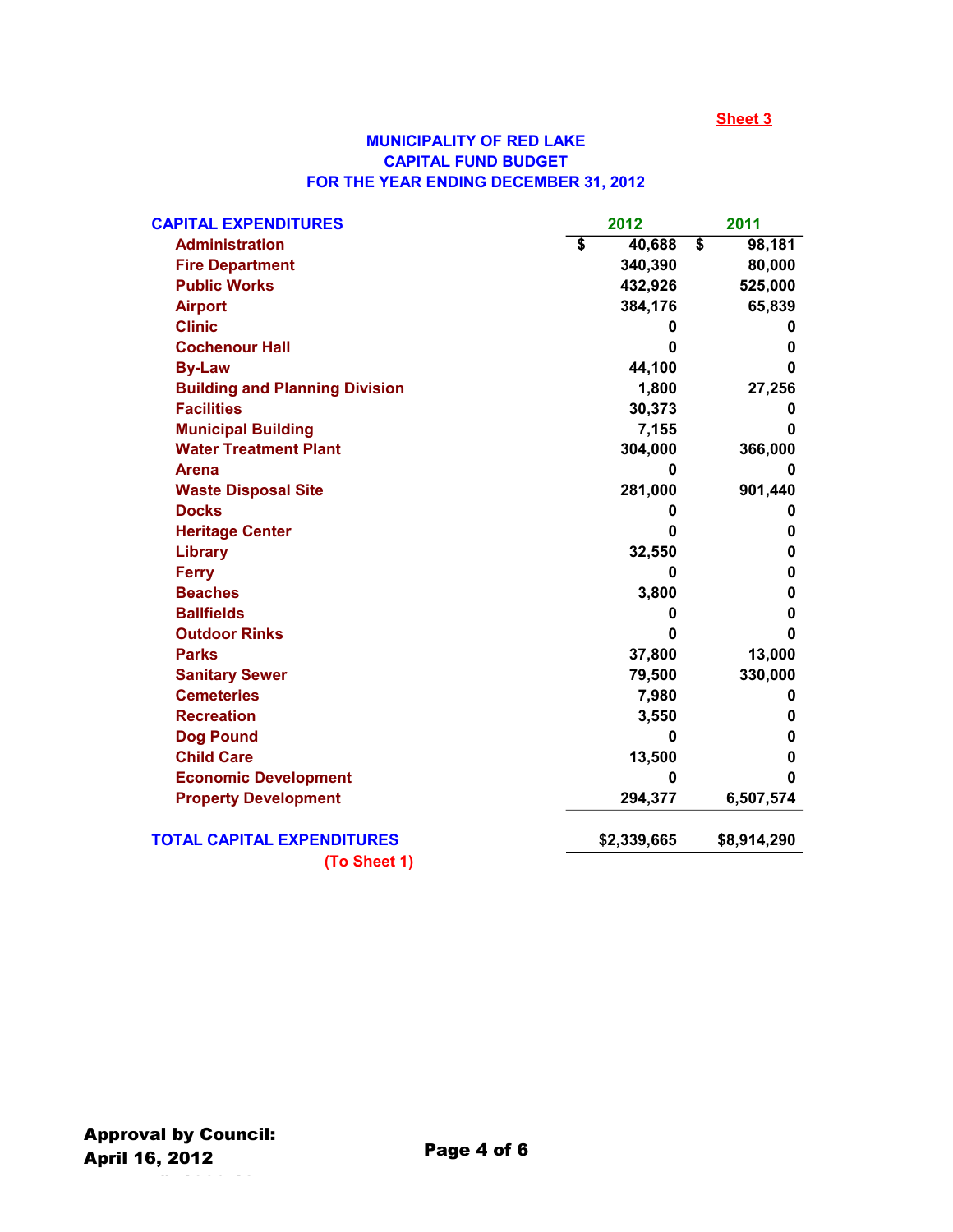#### **MUNICIPALITY OF RED LAKE OPERATING FUND BUDGET FOR THE YEAR ENDING DECEMBER 31, 2012**

| <b>OPERATING EXPENDITURES</b>                      |                         | 2012         | 2011            |
|----------------------------------------------------|-------------------------|--------------|-----------------|
| <b>Administration</b>                              | $\overline{\mathbf{s}}$ | 1,368,770    | \$<br>1,302,923 |
| <b>Council</b>                                     |                         | 237,498      | 209,320         |
| <b>Fire Department</b>                             |                         | 627,761      | 620,898         |
| <b>Police</b>                                      |                         | 2,070,272    | 2,015,598       |
| <b>By-Law</b>                                      |                         | 111,860      | 119,117         |
| <b>Public Works--Operations and Transportation</b> |                         | 3,065,624    | 2,699,714       |
| <b>Health and Safety</b>                           |                         | 30,131       | 49,217          |
| <b>Operations Superintendent</b>                   |                         | 126,744      | 124,039         |
| <b>Public Works--Environment Health</b>            |                         | 4,290,947    | 4,199,743       |
| <b>Public Health</b>                               |                         | 192,165      | 192,165         |
| <b>Health Committee</b>                            |                         | 21,250       | 20,910          |
| <b>Ambulance</b>                                   |                         | 295,407      | 262,613         |
| <b>Homeless Shelter</b>                            |                         | 20,000       | 20,000          |
| <b>Social Housing</b>                              |                         | 288,173      | 291,584         |
| <b>Ontario Works</b>                               |                         | 133,036      | 113,871         |
| <b>Assistance to Aged Persons</b>                  |                         | 370,853      | 339,642         |
| <b>Child Care Assistance</b>                       |                         | 41,961       | 40,536          |
| <b>Pioneer Club</b>                                |                         | 658          | 0               |
| <b>Child Care Services</b>                         |                         | 1,558,312    | 1,669,837       |
| <b>Recreation Programs</b>                         |                         | 183,230      | 177,439         |
| <b>Facilities</b>                                  |                         | 1,669,869    | 1,640,977       |
| <b>Building Division</b>                           |                         | 117,312      | 117,883         |
| <b>Planning Division</b>                           |                         | 146,307      | 158,846         |
| <b>Economic Development</b>                        |                         | 121,199      | 138,654         |
| <b>Property Development</b>                        |                         | 400,409      | 320,344         |
| <b>Airport</b>                                     |                         | 1,258,261    | 916,495         |
| <b>TOTAL OPERATING EXPENDITURES</b>                |                         | 18,748,009   | 17,762,365      |
| <b>Less: Amortization of Capital Assets</b>        |                         | (2,489,602)  | (2, 139, 924)   |
| (From Sheet 5)                                     |                         |              |                 |
| <b>NET OPERATING EXPENDITURES</b>                  |                         | \$16,258,407 | \$15,622,441    |
| (To Sheet 1)                                       |                         |              |                 |